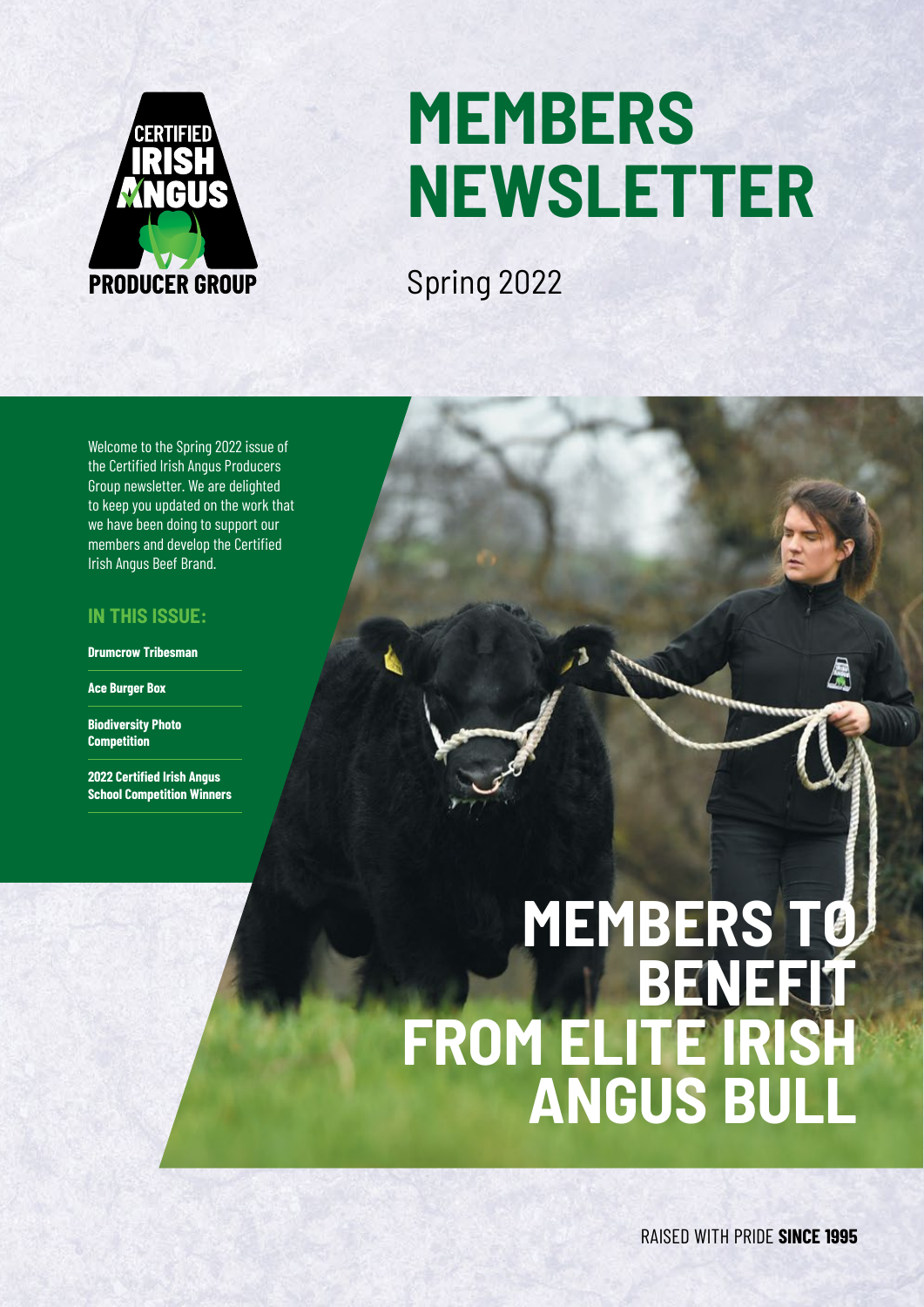



# **DRUMCROW TRIBESMAN**

**Certified Irish Angus has embarked on a breed improvement program which aims to improving the environmental and economic sustainability of our 10,000 active farmer members through better Angus genetics. To this end Certified Irish Angus has purchased a super young bull (Drumcrow Tribesman), in association with Dovea Genetics.**

This bull was chosen after rigorous expert physical assessment, coupled with genomic evaluations. Tribesman's sire hails from the Fordel herd in Glenfarg, Scotland where a major emphasis is placed on producing stock for an easy care system on this hill farm.

## **Tribesman's Superiority**

- **• He holds a beef cow calving figure of 2.2** 
	- Using easy calving sires can increase efficiency at calving
- **Based on his DBI (Dairy Beef Index) his offspring will deliver a value of €58 more than the average Angus value.**  This is achieved through a reduction in calving difficulties and in gestation length.
- **He holds a terminal index of €70.** Meaning his offspring's improved carcass weight and carcass conformation will add additional €70 to their value at slaughter.
- **His progeny will also have the ability to be super suckler replacement stock.**

- Female offspring will have increased calving ability, milk production, fertility and beef traits to value of €148 per animal.

In summary this bull offers opportunities to add additional value at every stage of production process for members of Certified Irish Angus.

# **Environmental benefits of using Tribesman genetics**

**His sons and daughters will reach finishing weights at a younger age reducing greenhouse gas emissions.** Teagasc research has shown that a 500kg beef animal produces 230g of methane per day. Therefore, the less days it takes for an animal to reach its optimal final weight the less methane it will produce.

Tribesman's genetics will result in his sons and daughters reaching their desired finished weight at 24 months or less, compared to other breeds who reach finishing at 27 months old.

The introduction of these elite genetics increases the ability of Angus cross cattle to produce low emission beef entirely from grass.

Drumcrow Tribesman **(AI code AA8172)** straws will be available to purchase through Dovea AI from May 2022. Members wishing to available of these straws can do so by contacting **Dovea AI** at **0504-21755** or emailing **info@doveagenetics.ie**, Or by emailing **Catherine** on: **catherine@certifiedirishangus.ie**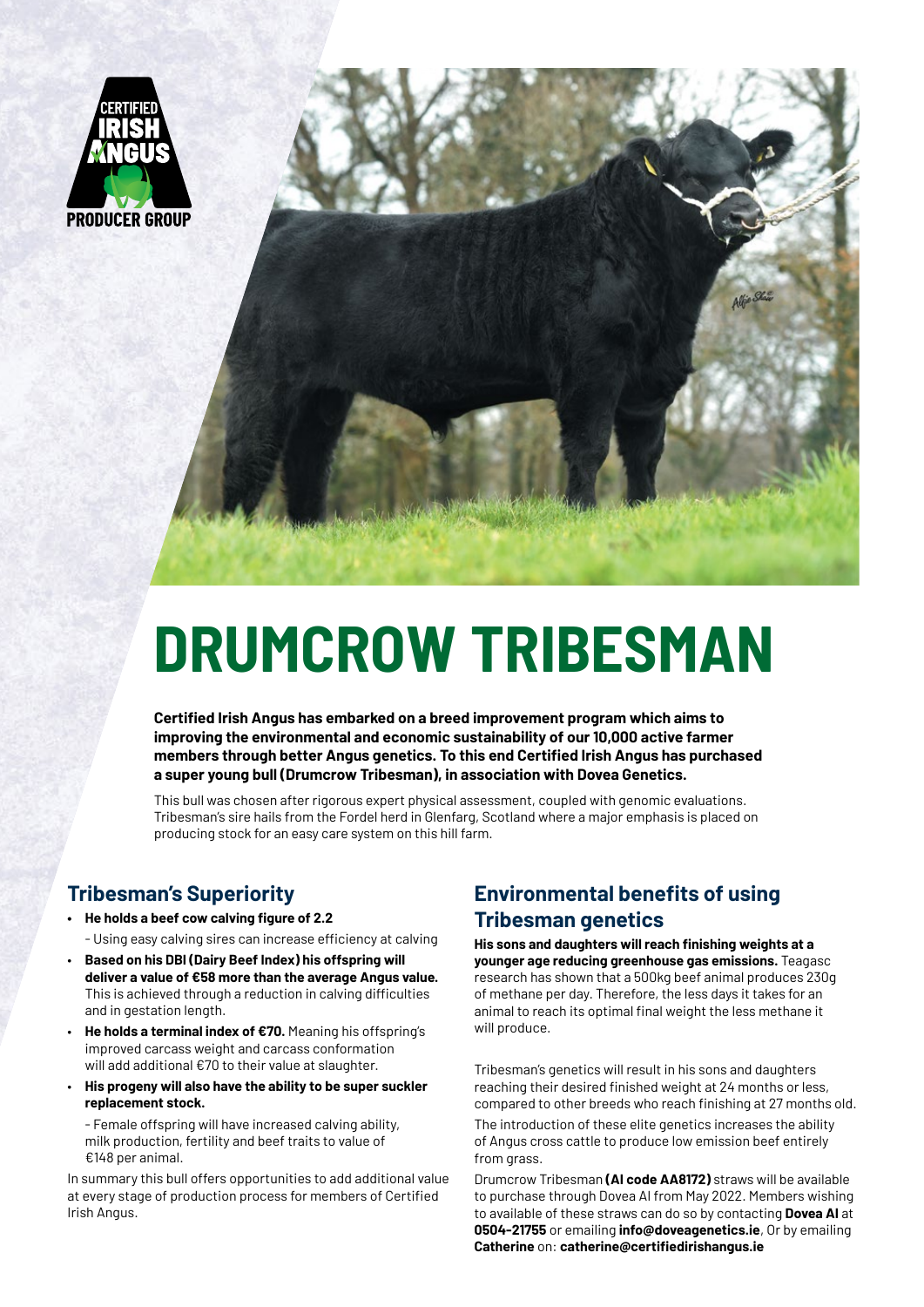



# **2022 CERTIFIED IRISH ANGUS SCHOOL COMPETITION WINNERS ANNOUNCED**

**Eoin Kelly, Caoimhe Crean, Caoimhe Horan and Pádraig Kinsella from Gorey Community School in Co. Wexford studied the theme of "The Environmental, Economic and Ethical Benefits of Producing Certified Irish Angus Beef".**

As part of their project the group conducted a survey with dairy farmers which showed promising results for the consideration of using the Certified Irish Angus breed in dairy farming. They took on the challenge of educating farmers about how they could increase the economic value of a dairy-bred calf by using an Irish Angus sire and organised a number of events aimed at farmers to spread the message. This interesting message was spread among the Gorey community by creating a Certified Irish Angus recipe booklet which was distributed in the local Tesco store.

The runners up in the 2022 schools competition were Grace McKeon and Jane Carty from Carrick-On-Shannon Community School Co.Leitrim. The students explored the theme of 'Health and Safety on Beef Farms' which helped the students to better understand the impacts farming can have mentally and physically. As a result, the team created an emergency details sheet for farmers and a traffic light system to engage with children and notify farm visitors of the dangers in areas of the farm.

# **MEMBER PORTAL**

# **HOW TO ACCESS THE PORTAL**

The portal allows you to view details of

- Past supply and
- Rejected animals

It allows you to make bookings for future supply.

### **Step 1:** Go to www.certifiedirishangus.ie

Click on Farmer Portal.

#### **Step 2: Register details**

Click the 'Click here' to register button and follow the instructions. Activate your account by going to your email and clicking on the link in the activation email.

**Step 3:** Log In

Using your newly created username and password.

#### **Step 4:** Book Cattle

Choose factory, date and select animals you wish to book and save booking.

**We have developed an online tutorial to assist you in using the member portal. Watch it here: https://vimeo.com/521845818**

#### **Contact our helpdesk on: 046-9286927 / 9242820 / 9242541**